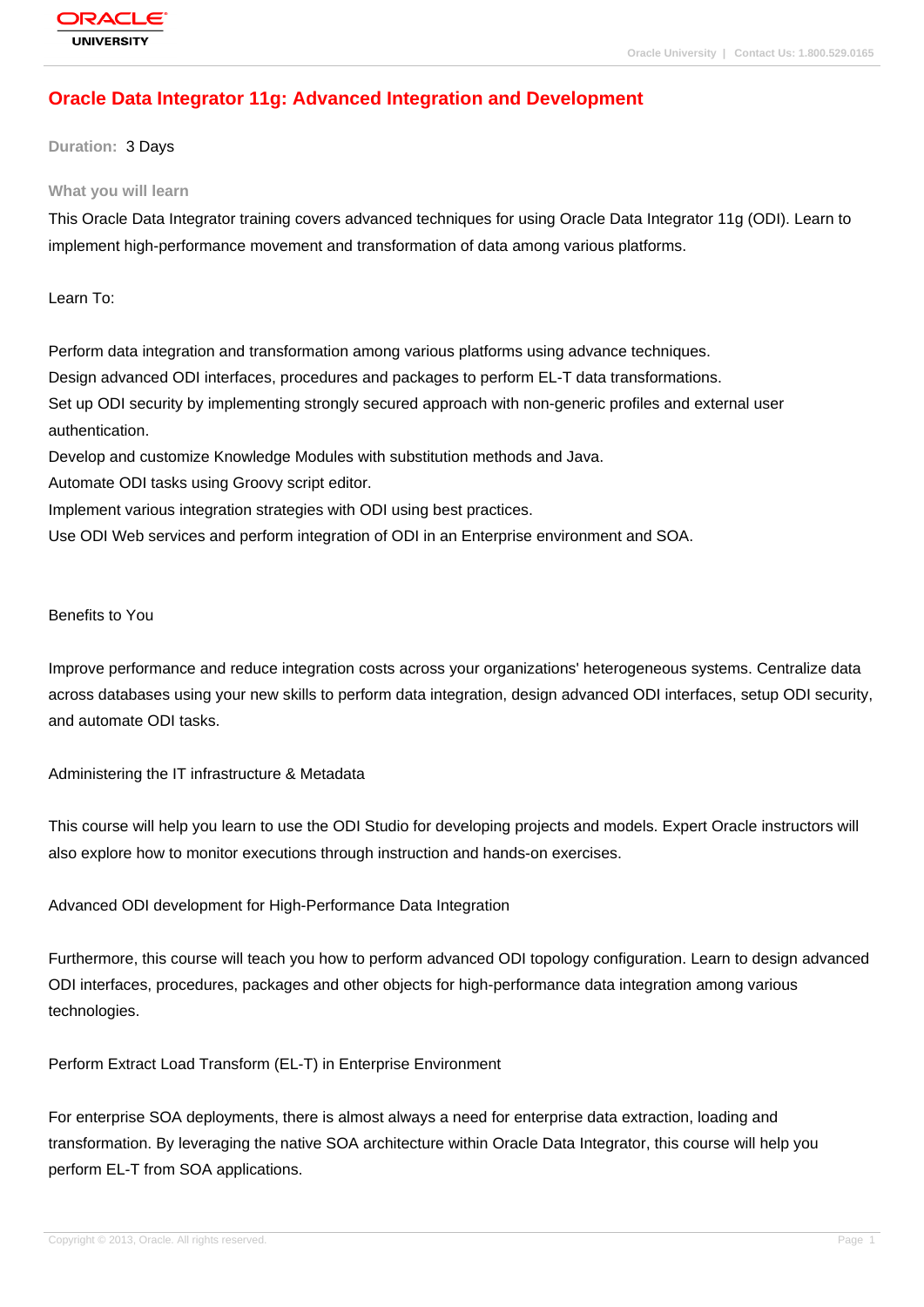You'll also learn how to implement the integration of ODI in an Enterprise environment and in SOA. In addition, this course will teach you how to execute ODI transformation from a BPEL process.

### Apply Strongly Secured Approach

Taking this course will help you learn how to enhance the ODI security by applying the Strongly Secured Approach and by implementing External Authentication. This course is based on Oracle Data Integrator 11g(11.1.1.6).

#### **Audience**

Business Analysts Data Modelers Data Warehouse Administrator Database Administrators SOA Architect Technical Consultant

#### **Related Training**

#### Required Prerequisites

Basic Knowledge of ODI 11g

Basic knowledge of ELT data processing

Basic knowledge of SQL

#### Suggested Prerequisites

Oracle Data Integrator 11g: Integration and Administration

Working Knowledge of ODI 11g

Working knowledge of SQL

### **Course Objectives**

Develop and enhance Knowledge Modules

Design advanced integration interfaces

Automate ODI tasks using ODI Groovy editor

Enhance ODI security with strongly secured approach

Expose ODI Scenarios as Web services

Integrate ODI in Enterprise environment and SOA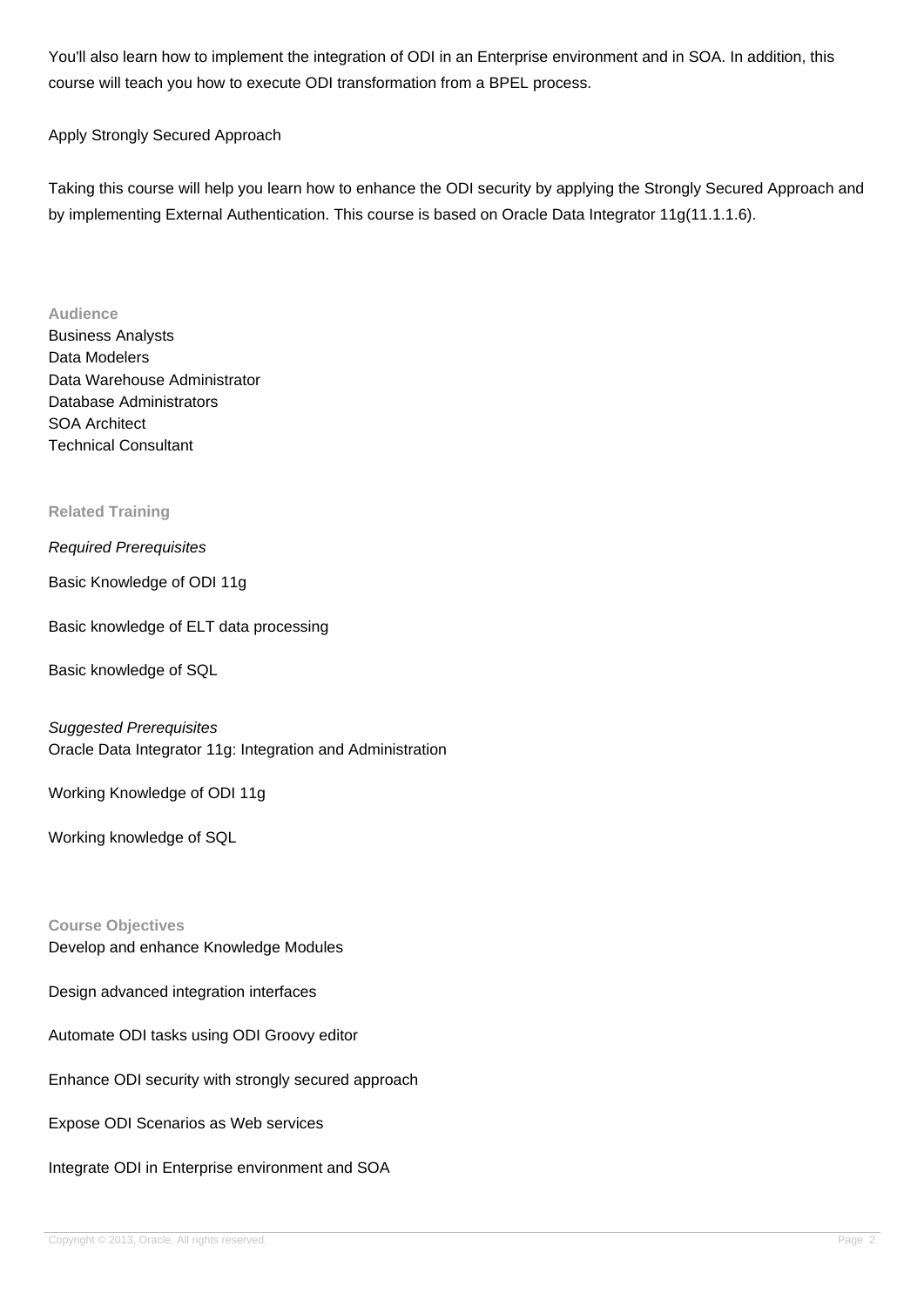Describe Various ODI Integration Patterns

#### **Course Topics**

### **Developing ODI Knowledge Modules**

Overview of Different Types of KMs Guidelines for KM Developers Working with Substitution Methods Applying Various ODI Tags Implementing Java in KMs Troubleshooting and Debugging KMs

### **Designing Advanced Integration Interfaces**

Designing Integration Interfaces: E-LT and ETL - Style Interfaces Selecting LKM and Mono-Connection (Single Technology) IKM Applying Best Practices for Integration Interfaces Design Designing Temporary Interfaces Implementing Lookups Combining Multiple Datasets Using Set-Based Operators Partitioning ODI Datastores

### **Using variables**

Describing a Variable's Scope Inserting Variables in Object Properties Using Variables within Variables Defining Variables in the Resource Name of a Datastore Applying Variables in Topology Objects Setting Variables as Start Up Parameters Tracking Variables

### **Using Groovy in ODI**

Interacting Programmatically with ODI Overview of ODI SDK Introduction to Groovy Using Groovy Editor Automating Development Tasks with Groovy

### **Using Complex Files**

What are Complex Files Determining Technical Requirements for Complex Files Project Applying nXSD Schema: an Example Setting up the Topology for Complex Files Creating and Reverse-Engineering a Complex Files Model Designing an Interface with Complex Files

## **Enhancing ODI Security**

Overview of ODI Security